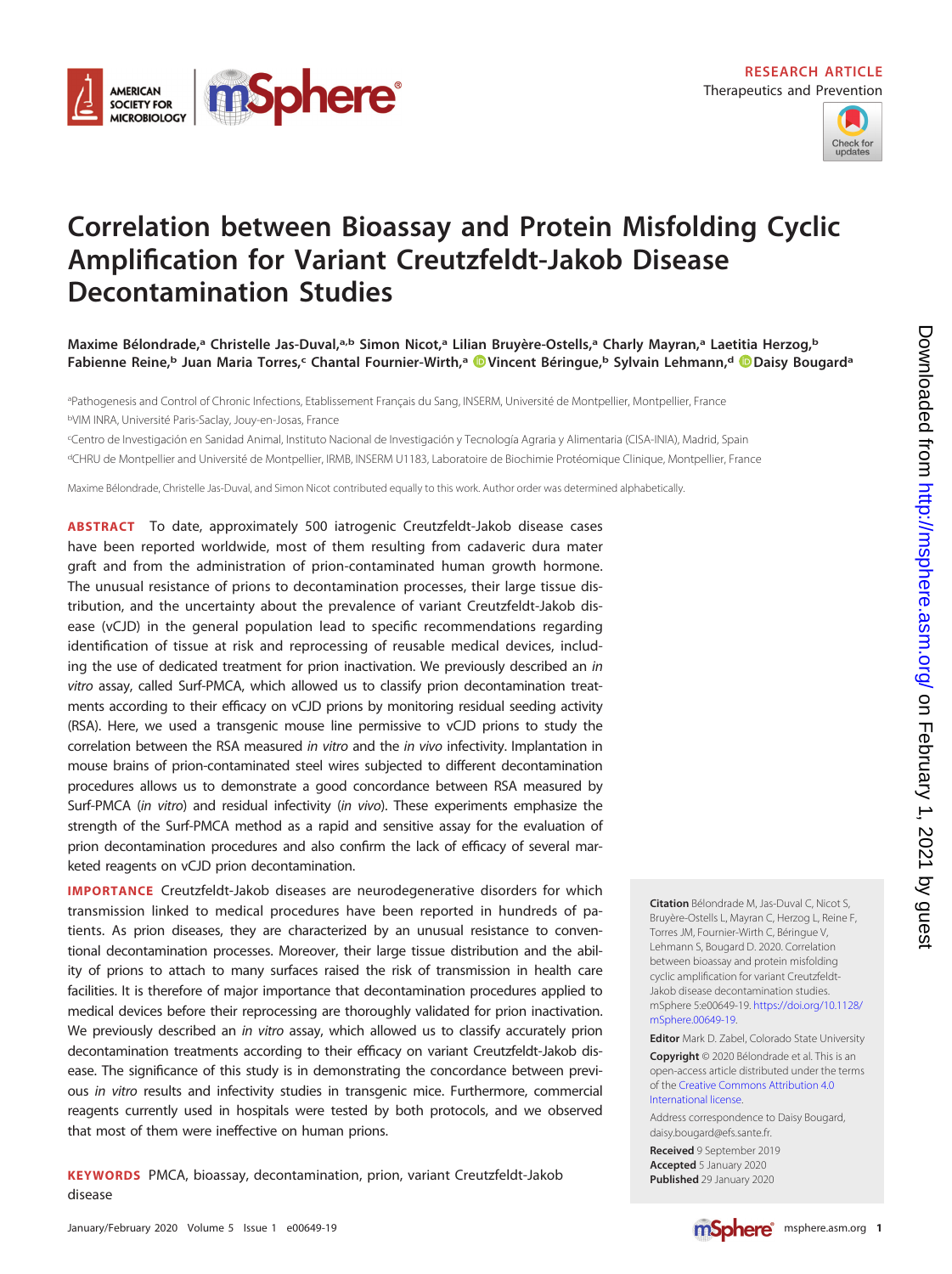**P**rion diseases, or transmissible spongiform encephalopathies (TSE), are a group of fatal neurodegenerative disorders affecting mammals, including scrapie in sheep, bovine spongiform encephalopathy in cattle, chronic wasting disease in cervids and Creutzfeldt-Jakob disease (CJD) in humans ( [1\)](#page-8-0). They are characterized by the posttranslational modification of the host-encoded cellular prion protein (PrPC) into an abnormal aggregated isoform (PrPTSE) capable of self-propagation through autocatalytic templating activity and of wide accumulation in the central nervous system  $(2, 3)$  $(2, 3)$  $(2, 3)$ . PrPTSE has also been detected in various tissues and organs of patients with CJD [\(4](#page-8-3)[–](#page-9-0)[6\)](#page-9-1), including eyes, skin, and blood, which suggests a risk of interindividual transmission by medical procedures [\(7](#page-9-2)[–](#page-9-3)[10\)](#page-9-4). To date, -500 iatrogenic CJD cases have been reported worldwide, most of which result from cadaveric dura mater grafts and from the administration of prion-contaminated human growth hormone [\(11](#page-9-5) , [12\)](#page-9-6).

Owing to their aggregative nature, prions are highly resistant to conventional chemical and physical decontamination methods [\(13](#page-9-7) , [14\)](#page-9-8). Moreover, prions readily bind to many surfaces, especially stainless steel, rendering decontamination even more challenging [\(15](#page-9-9) , [16\)](#page-9-10). The difficulties in giving a definitive diagnosis of CJD antemortem poses a serious threat to the control of infection in health care facilities, and cautionary measures are needed to prevent further iatrogenic transmission using surgical instruments. Consequently, specific preventive recommendations have been proposed in medical practice. Guidelines regarding prion decontamination protocols for reusable surgical instruments and surfaces (1999) and tissue infectivity distribution in TSE (2006 to 2010) were addressed by the WHO [\(17](#page-9-11) , [18\)](#page-9-12). These guidelines aimed to identify patients and surgical procedures at risk (e.g., neurosurgery, otorhinolaryngology in cases where there is contact with the olfactory mucosa, ophthalmology in cases where there is contact with the retina or optic nerves) and give specific recommendations regarding the decontamination of nondisposable medical devices (MDs). Recommended methods for prion decontamination include the use of high concentrations of sodium hydroxide or sodium hypochlorite. While less efficient, prion inactivation by autoclaving at 134°C (steam and porous load autoclave) has also been proposed and is now often implemented in hospitals. However, these harsh treatments are not compatible with fragile and expensive MDs contaminated with high-risk tissues, which need to be treated specifically against prions before their reuse. Specific prion decontamination processes have therefore been developed to ensure the reprocessing of fragile MDs, and alternative approaches using alkaline, acidic, enzymatic, or phenolic compounds, hydrogen peroxide and copper mixes, as well as gaseous hydrogen peroxide, have been proposed by several groups [\(19](#page-9-13)[–](#page-9-14)[24\)](#page-9-15). An important issue concerns the validation of these processes in terms of their prion inactivation and decontamination capacities. Currently, validation of new treatments relies on expensive, time-consuming, and ethically challenging animal bioassay infectivity studies, using nonhuman prion strains associated with steel wires as model carrier [\(25\)](#page-9-16). In France, prion reduction steps include commercial products endorsed by the French regulatory agency (Agence Nationale de Sécurité du Médicament et des Produits de Santé [ANSM]) after their validation using the well-documented hamster infectivity assays using the 263K prion strain adsorbed and dried on steel wires. Although this methodology simplifies the comparison for decontamination efficacy, it has been shown that results obtained with rodent prions cannot be fully extrapolated to inactivation of human prions [\(22](#page-9-17) , [26\)](#page-9-18).

Recently, in vitro amplification techniques that aim to detect minute amounts of PrP<sup>TSE</sup> have been developed. Protein misfolding cyclic amplification (PMCA) and realtime quaking-induced conversion (RT-QuIC) rely on the self-propagating property of prions and allow detection of the conversion of PrP<sup>C</sup> into amyloid aggregates (seeding activity) [\(27](#page-9-19) , [28\)](#page-9-20). Such approaches are very promising for the diagnosis of CJD [\(29](#page-9-21)[–](#page-9-22)[31](#page-9-23) ) and for the first time allowed the detection of variant CJD (vCJD) prions in the plasma of two individuals more than 2 years before clinical onset of disease ( [7\)](#page-9-2).

In a previous study, by using PMCA associated with contaminated steel wires (Surf-PMCA), we were able to show that the sensitivity of the Surf-PMCA method allows discrimination of decontamination treatments with respect to their effectiveness on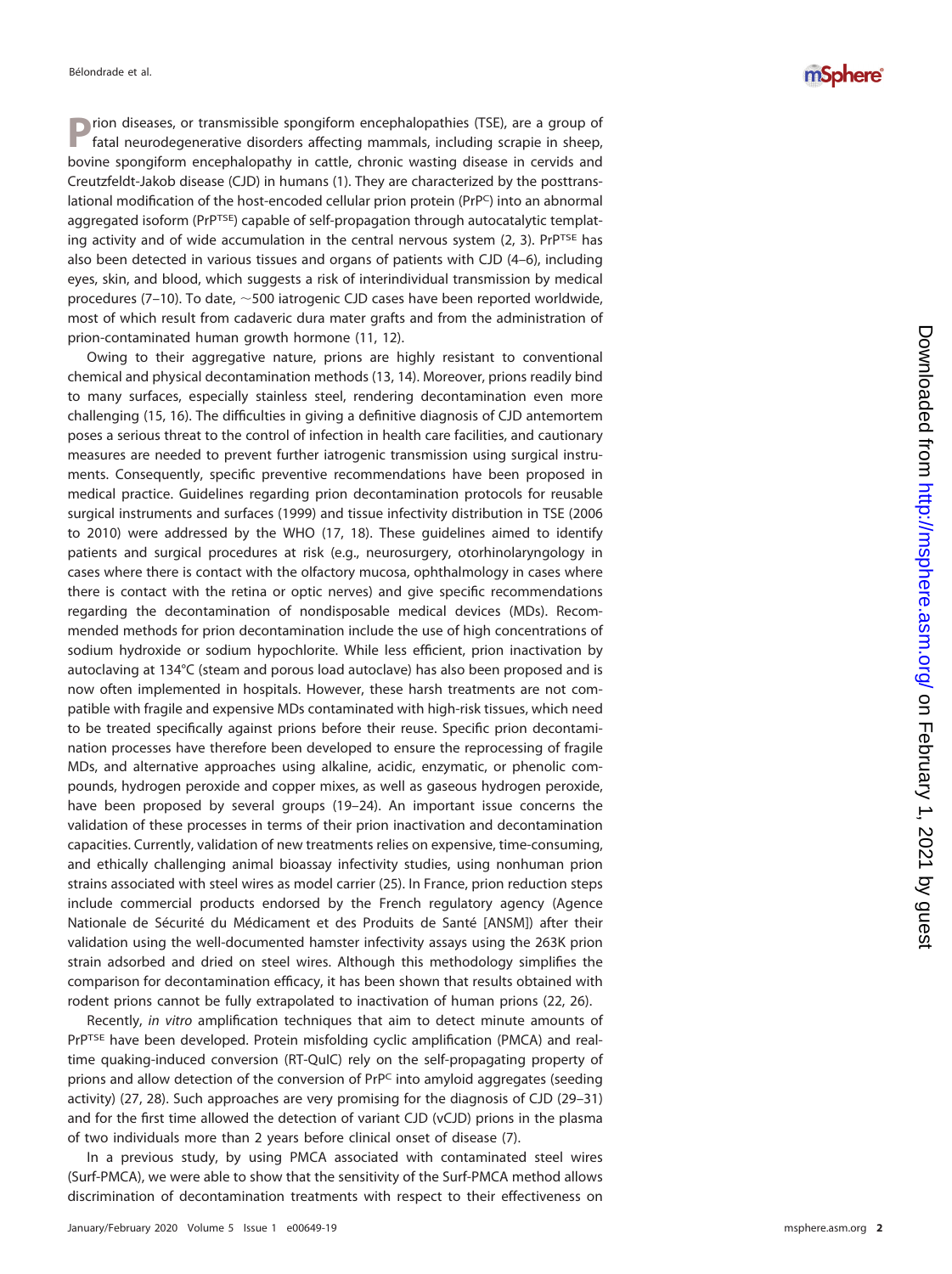| <b>Transgenic</b><br>line | Inoculum <sup>a</sup> | Attack rate (no. of<br>positive mice/total<br>no. of mice) | <b>Transmission</b><br>rate $(\% )$ | Survival time<br>(no. of days)<br>(mean ± SEM) |
|---------------------------|-----------------------|------------------------------------------------------------|-------------------------------------|------------------------------------------------|
| tgBov                     | $10^{-1}$ SW          | 9/10                                                       | 90                                  | $406 \pm 9$                                    |
|                           | $10^{-2}$ SW          | 8/9                                                        | 89                                  | $413 \pm 31$                                   |
|                           | $10^{-3}$ SW          | 4/8                                                        | 50                                  | 532 $\pm$ 42                                   |
|                           | $10^{-4}$ SW          | 5/10                                                       | 50                                  | $515 \pm 43$                                   |
|                           | $10^{-5}$ SW          | 1/10                                                       | 10                                  | 462                                            |
|                           | $10^{-6}$ SW          | 0/10                                                       | 0                                   | >700                                           |
|                           | $10^{-7}$ SW          | 0/10                                                       | $\Omega$                            | >700                                           |
|                           | $10^{-8}$ SW          | 0/10                                                       | $\Omega$                            | >700                                           |
|                           | hu-NBH SW             | 0/10                                                       | $\Omega$                            | >700                                           |
|                           | $10^{-3}$ IBH         | 10/10                                                      | 100                                 | $342 \pm 16$                                   |
|                           | $10^{-5}$ IBH         | 1/9                                                        | 11                                  | 567                                            |
| tgHu                      | $10^{-2}$ SW          | 11/11                                                      | 100                                 | $776 \pm 22$                                   |
|                           | $10^{-3}$ SW          | 6/6                                                        | 100                                 | $723 \pm 48$                                   |
|                           | Not inoculated        | 0/5                                                        | 0                                   | >700                                           |

<span id="page-2-0"></span>**TABLE 1** Endpoint titration of infectivity of vCJD bound to steel wires

aSW, steel wire; hu-NBH, normal brain homogenate (NIBSC NBHZO/0005); IBH, infected-brain homogenate (vCJD NIBSC NHBYO/0003).

vCJD prions by monitoring residual seeding activity (RSA) on wires [\(32\)](#page-9-24). However, the results obtained with prion-specific commercial solution showed variable effectiveness to alter the seeding activity of the vCJD prion. Even if compelling evidence supports a relationship between seeding activity and infectivity [\(33](#page-9-25)[–](#page-9-26)[37\)](#page-9-27), here we complete our previous in vitro results with in vivo transmission studies. We used vCJD susceptible mice implanted with steel wires that were contaminated by vCJD prions and subjected to different decontamination procedures to demonstrate a good concordance between RSA measured by Surf-PMCA and residual infectivity.

#### **RESULTS**

**Endpoint titration of vCJD infectivity bound to steel wires.** Using steel wire contaminated with serial dilutions of vCJD infectious brain homogenate (vCJD-IBH), we performed an endpoint titration to compare in vitro PMCA results with the tgBov (transgenic mice overexpressing the physiological level of bovine PrP by 6 times) bioassay. This mouse model was used because of its capacity to succumb to low doses of vCJD prions [\(38\)](#page-9-28). Steel wires were contaminated individually with serial dilutions of vCJD-IBH, from  $10^{-1}$  to  $10^{-8}$ , or  $10^{-1}$  human normal brain homogenate (hu-NBH) as a negative control. Wires were then implanted intracerebrally into tgBov mice and observed for up to 700 days postimplantation (d.p.imp). Results are summarized in [Table 1.](#page-2-0) Each group started with 10 mice, but some challenged animals died from intercurrent disease, possibly owing to the invasiveness of the procedure. Accordingly, the number of animals in the respective groups was readjusted. Animals implanted with  $10^{-1}$  or  $10^{-2}$  dilution vCJD-contaminated steel wires showed an attack rate of 90% and 89%, respectively, with one mouse lost for intercurrent reasons in the  $10^{-2}$ group. Survival times were similar with 406  $\pm$  9 and 413  $\pm$  31 days, respectively. For animals implanted with  $10^{-3}$  and  $10^{-4}$  dilution vCJD-contaminated steel wires, the attack rate was 50%, with two mice lost in the  $10^{-3}$  group. Survival times were again equivalent with 532  $\pm$  42 and 515  $\pm$  43 days, respectively. Finally, 1 out of 10 mice from the 10<sup>-5</sup> dilution vCJD-contaminated steel wire group succumbed to the disease in 462 days and allowed us to determine the dilution limit. This makes it possible to study prion infectivity reduction dynamics over 4  $log_{10}$  units. None of the subsequent groups  $(10^{-6}, 10^{-7}, 10^{-8},$  and negative [Neg]) died of TSE. At the  $10^{-5}$  dilution limit, the transmission rates in the adsorbed prion group with implanted wires and nonadsorbed prion group (positive control) were quite similar, suggesting a relatively limited loss of infectivity due to binding.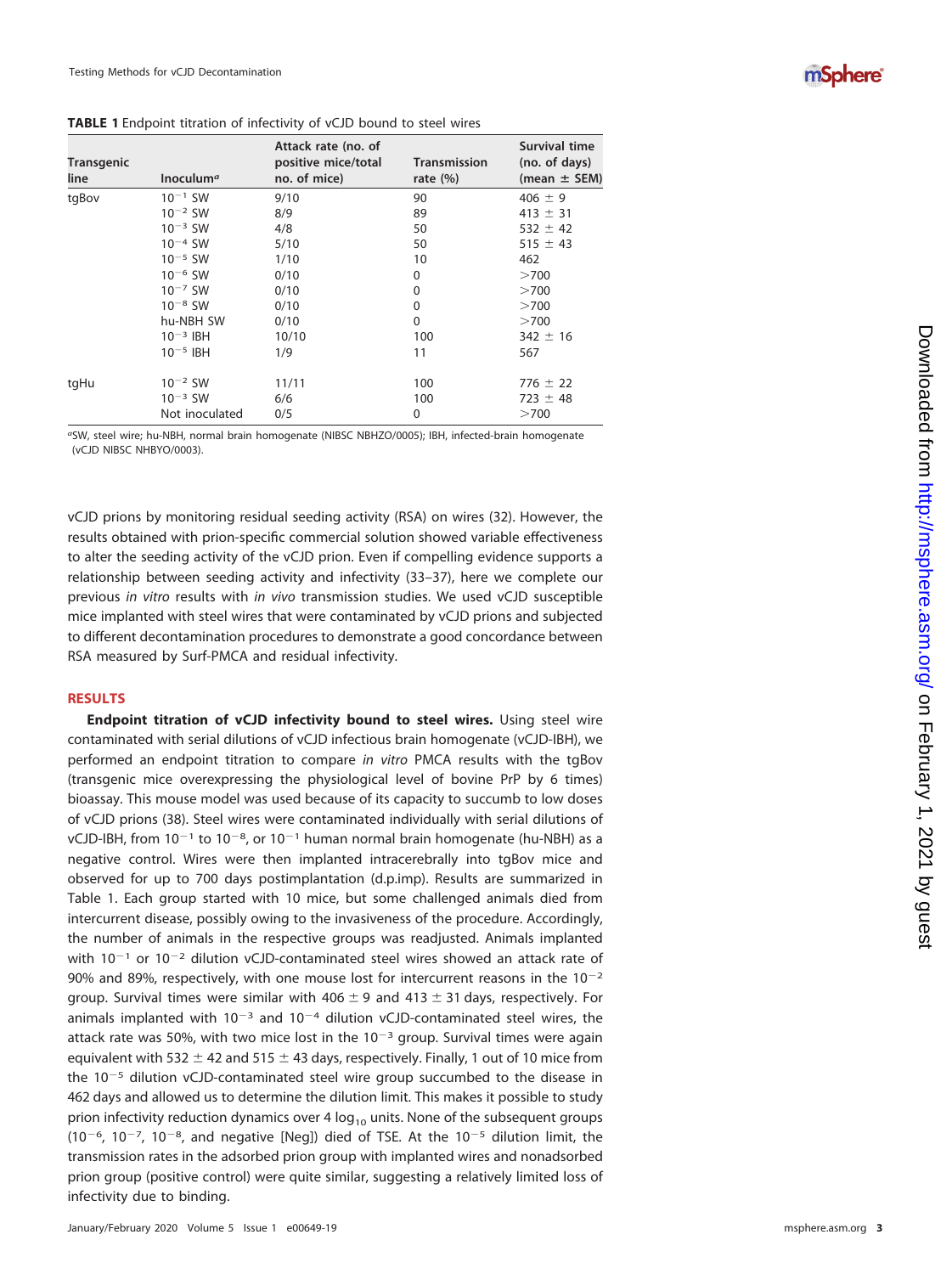

|                                                           | Infectivity study                                          |                                    |                                                    | Surf-PMCA <sup>a</sup>                                         |                                                      |
|-----------------------------------------------------------|------------------------------------------------------------|------------------------------------|----------------------------------------------------|----------------------------------------------------------------|------------------------------------------------------|
| <b>Classification and</b><br>decontamination<br>procedure | Attack rate (no. of<br>positive mice/total<br>no. of mice) | <b>Transmission</b><br>rate $(\%)$ | Survival time<br>(no. of days)<br>$(mean \pm SEM)$ | RSA detection (no. of<br>positive wires/total<br>no. of wires) | <b>PMCA</b> rounds<br>needed for<br>PrPTSE detection |
| Ineffective treatment                                     |                                                            |                                    |                                                    |                                                                |                                                      |
| Water - 60 min                                            | 6/8                                                        | 75                                 | $428 \pm 14$                                       | 8/8                                                            | Rd 1                                                 |
| Partially effective treatments                            |                                                            |                                    |                                                    |                                                                |                                                      |
| Sodium hydroxide 0.1 N - 15 min                           | 1/10                                                       | 10                                 | 433                                                | 6/8                                                            | Rd 3/4                                               |
| Sodium hypochlorite 0.2% - 15 min                         | 0/10                                                       | $\Omega$                           | >700                                               | 0/8                                                            |                                                      |
| Steam sterilization 121°C - 20 min                        | 2/8                                                        | 25                                 | 376, 475                                           | 1/8                                                            | Rd 4                                                 |
| Fully effective treatments                                |                                                            |                                    |                                                    |                                                                |                                                      |
| Sodium hydroxide 1 N - 60 min                             | 0/8                                                        | 0                                  | >700                                               | 1/8                                                            | Rd 4                                                 |
| Sodium hypochlorite 2% - 60 min                           | 0/8                                                        | 0                                  | >700                                               | 0/8                                                            |                                                      |
| Steam sterilization 134°C - 20 min                        | 0/7                                                        | 0                                  | >700                                               | 0/8                                                            |                                                      |
| Anonymized marketed treatments <sup>b</sup>               |                                                            |                                    |                                                    |                                                                |                                                      |
| Α                                                         | 10/10                                                      | 100                                | $376 \pm 13$                                       | 8/8                                                            | Rd 1                                                 |
| B                                                         | 8/8                                                        | 100                                | 490 $\pm$ 19                                       | 8/8                                                            | Rd 2/3                                               |
|                                                           | 9/10                                                       | 90                                 | $451 \pm 17$                                       | 7/8                                                            | Rd 2/3                                               |
| D                                                         | 10/10                                                      | 100                                | 431 $\pm$ 18                                       | 8/8                                                            | Rd 2/3                                               |
| Ε                                                         | 1/10                                                       | 10                                 | 460                                                | 0/8                                                            |                                                      |
|                                                           | 0/10                                                       | 0                                  | >700                                               | 1/8                                                            | Rd 3                                                 |

<span id="page-3-0"></span>

aResults are from Belondrade et al. [\(32\)](#page-9-24). RSA, residual seeding activity; Rd, round of PMCA. bMarketed treatments have been approved by the French regulatory agency (ANSM).

This suggests that the model of vCJD prions adsorbed on steel wires combined with the bovine PrP mouse is a relevant model to validate decontamination formulation against vCJD prions.

In parallel,  $10^{-2}$  and  $10^{-3}$  dilution vCJD-contaminated steel wires were implanted in tgHu (transgenic mice overexpressing the physiological level of human PrP by 6 times) mice (tg650 line) or otherwise used as the substrate for vCJD amplification by Surf-PMCA. Indeed, all mice died of TSE (11/11 and 6/6, respectively) but with a survival time exceeding 700 d.p.imp, suggesting a limited dynamic range for the evaluation of vCJD decontamination procedures compared with tgBov mice.

**Evaluation of standard and commercial decontamination procedures on vCJDcontaminated steel wires** *in vivo***.** We then compared our previous in vitro data obtained by Surf-PMCA with infectivity using the tgBov transmission model. vCJDcontaminated steel wires ( $10^{-1}$  dilution) treated by standard and commercial decontamination treatments were implanted in the brains of tgBov mice, and the mice were monitored for TSE development [\(Table 2\)](#page-3-0). Standard prion decontamination methods (i.e., 20,000 ppm sodium hypochlorite, 1 mol/liter sodium hydroxide, or steam sterilization at 134°C), as well as milder counterpart methods (i.e., 2,000 ppm sodium hypochlorite, 0.1 mol/liter sodium hydroxide, or steam sterilization at 121°C), were used as fully and partially effective controls, in addition to water as an ineffective control. The fully effective standard treatments led to 100% survival of the animals; in addition, the substandard 2,000 ppm sodium hypochlorite treatment had a 100% survival rate, confirming a good efficacy of these treatments on vCJD prions. Analysis of the brains of animals at the time of euthanasia showed the absence of PrPTSE, thus confirming the absence of infection. Regarding the remaining partially effective treatments, 1 mouse out of 10 developed TSE in the 0.1 mol/liter sodium hydroxide-treated group (transmission rate, 10%), and 2 mice out of 8 died with disease in the group inoculated with steel wires sterilized at 121°C (transmission rate, 25%). These results are concordant with in vitro data obtained by the monitoring of RSA by Surf-PMCA [\(Fig. 1\)](#page-4-0). Surprisingly, the water-only control group had a transmission rate of 75%, whereas 100% was expected. In the asymptomatic mice from this group, steel wires were recovered from their brains after autopsy, meaning there was no lack of implantation. Moreover, we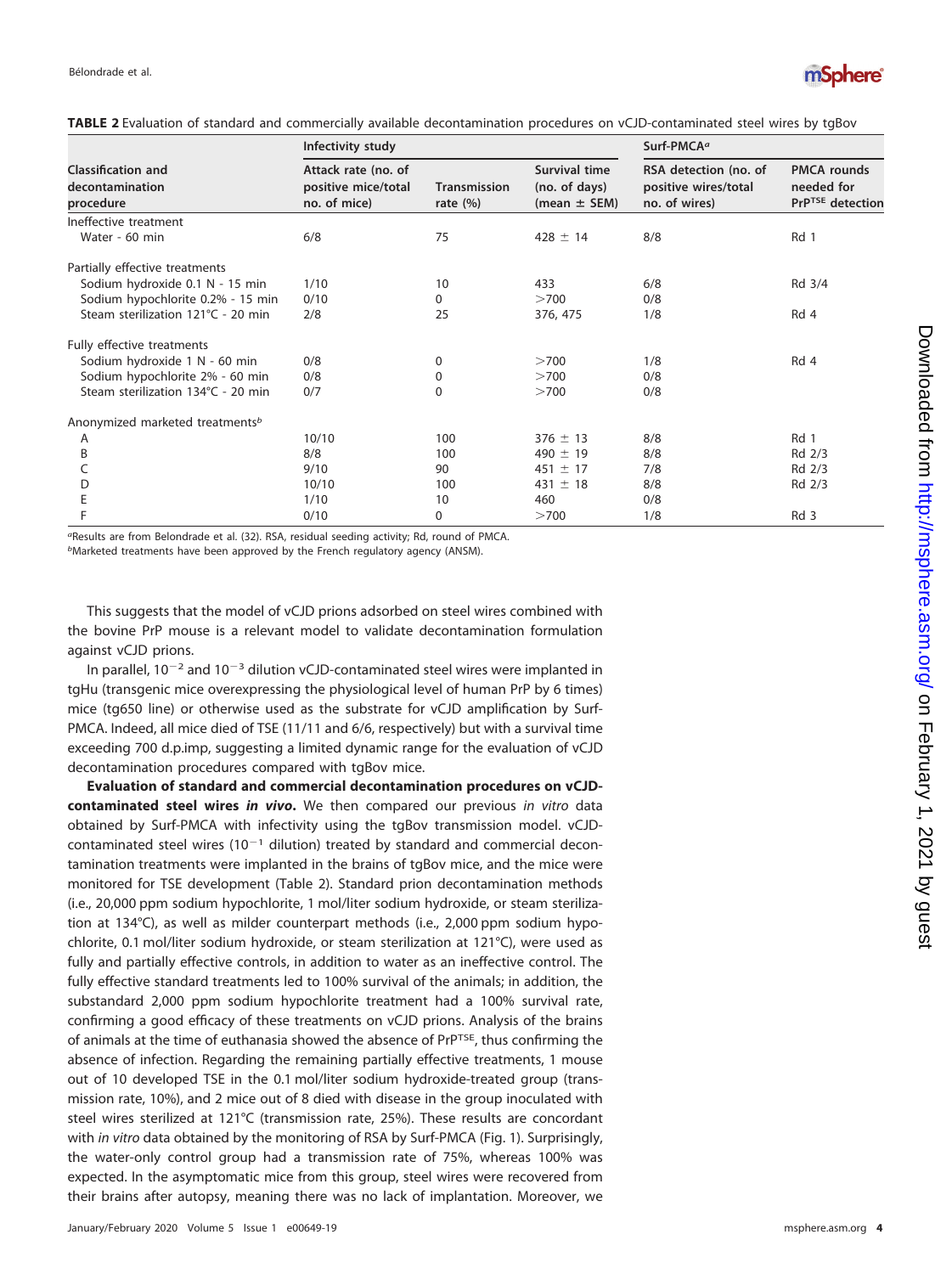



<span id="page-4-0"></span>**FIG 1** Evaluation of standard and commercially available decontamination procedures on vCJD prions. Steel wires contaminated with 10% human vCJD brain homogenate were treated by standard and commercially available prion decontamination procedures and subjected to four serial rounds of PMCA (Surf-PMCA) (black crosses) (results from Belondrade et al. [\[32\]](#page-9-24)) or inoculated in tgBov mice (Bioassay) (red circles). Treatments are as follows: Neg, negative control (wire mock contaminated with normal brain homogenate); H<sub>2</sub>O, untreated ineffective treatment control; NaOH, sodium hydroxide (0.1 N for 15 min or 1 N for 60 min); NaOCl, sodium hypochlorite (0.2% [2,000 ppm] for 15 min or 2% [20,000 ppm] for 60 min); Auto, steam sterilization at 121°C for 20 min or at 134°C for 20 min.

performed PMCA amplification in the brains and could not detect PrPTSE, confirming the uninfected status of these two mice (data not shown). Unfortunately, we lost two mice of this group from intercurrent disease very early postinoculation, and the number of mice in this group was reduced to eight, which could be important with regard to the transmission rate of 75%. However, results obtained for the six other mice of this group are very consistent with  $10^{-1}$  dilution steel wire (SW) group with regard to the incubation period.

More interestingly, of the six commercial treatments evaluated using the tgBov bioassay, only one displayed total vCJD prion decontamination. Anonymized treatments A, B, C, and D had transmission rates of 100, 100, 90, and 100%, respectively, with survival time slightly higher than the water-only control group [\(Table 2\)](#page-3-0). Treatment A seemed to slightly potentiate vCJD infectivity considering the lower survival time compared to the water-only group (376  $\pm$  13 and 428  $\pm$  14, respectively). PrP<sup>TSE</sup> was detected on all wires after only one round of Surf-PMCA [\(Table 2](#page-3-0) and [Fig. 1\)](#page-4-0). Treatments E and F gave the best results with transmission rates of 10% and 0%, respectively, which were very close to the fully effective standard treatments. Again, in vivo data are concordant with RSA determined by Surf-PMCA, which gave also maximal efficacy for treatments E and F with 0% and 10% of vCJD-positive wires detected, respectively [\(Fig. 1\)](#page-4-0).

**Surf-PMCA regenerates infectivity.** In order to assess the capacity of Surf-PMCA to regenerate vCJD infectivity, we inoculated PMCA amplicons from  $10^{-7}$  dilution vCJD-IBH- or hu-NBH-contaminated steel wires to tgBov mice [\(Table 3\)](#page-5-0). Because the Triton X-100 (1%) contained in the converting buffer used in the PMCA reaction is toxic to intracerebrally inoculated animals, we had to dilute the amplicons 10 times in phosphate-buffered saline (PBS). In parallel,  $10^{-3}$  and  $10^{-5}$  dilutions of vCJD-IBH were also inoculated as previously mentioned [\(Table 1\)](#page-2-0). [Figure 2](#page-5-1) illustrates the proteaseresistant prion protein observed from the initial human brain materials, the generated Surf-PMCA amplicons obtained from wires contaminated with those brains or from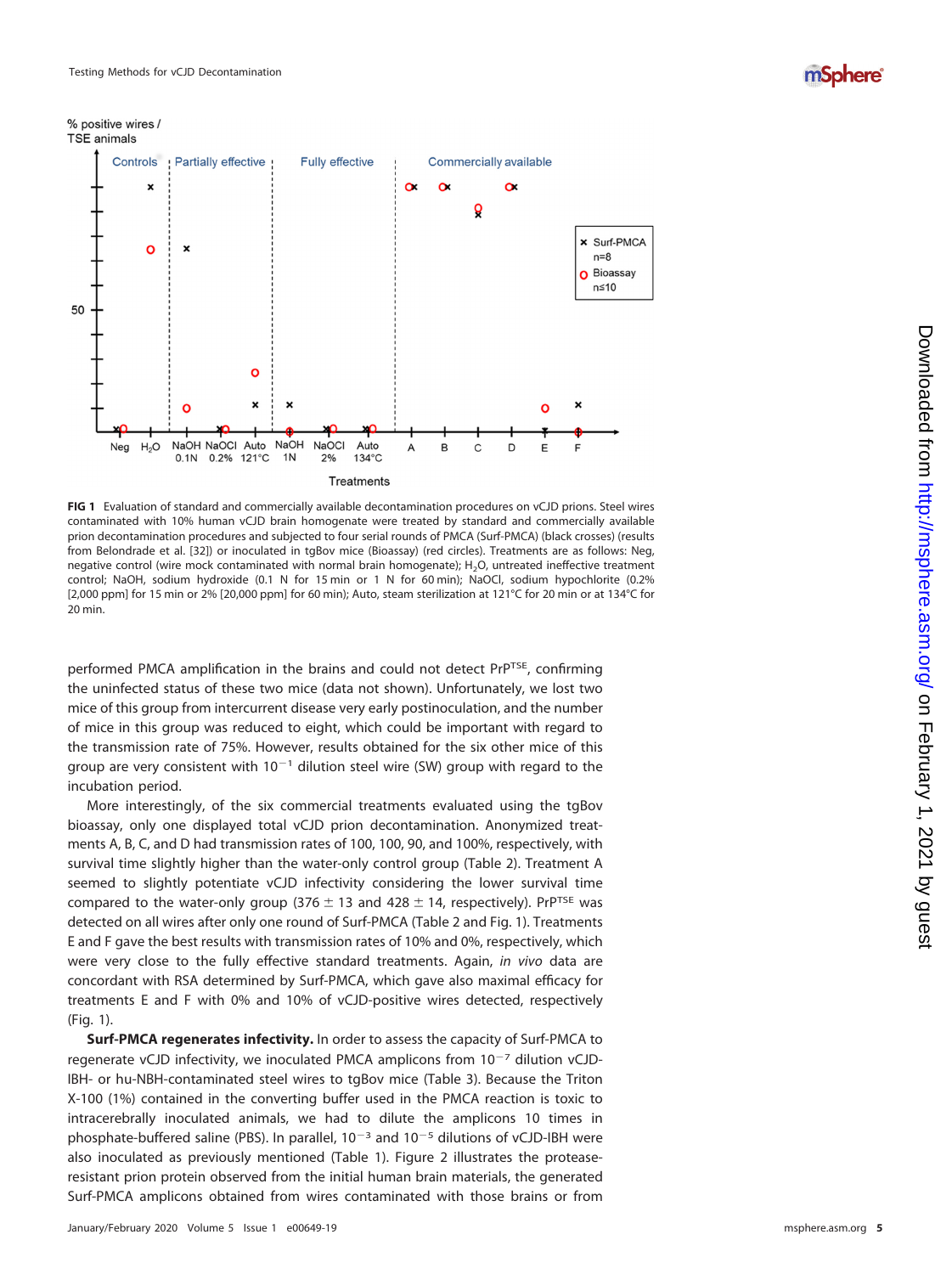<span id="page-5-0"></span>

|  |  |  | <b>TABLE 3</b> Infectivity study of Surf-PMCA amplicons in tgBov |  |  |
|--|--|--|------------------------------------------------------------------|--|--|
|--|--|--|------------------------------------------------------------------|--|--|

| Surf-PMCA-<br>amplified | Attack rate (no. of<br>positive mice/total | <b>Transmission</b> | Survival time<br>(no. of days) |
|-------------------------|--------------------------------------------|---------------------|--------------------------------|
| material <sup>a</sup>   | no. of mice)                               | rate $(\% )$        | (mean $\pm$ SEM)               |
| $10^{-7}$ SW            | 9/9                                        | 100                 | $338 \pm 4$                    |
| hu-NBH SW               | 0/10                                       |                     | >700                           |

ahu-NBH, human normal brain homogenate (NIBSC NBHZO/0005); SW, steel wire.

brain extracts of mice inoculated with the generated amplicons (amplicons 1 to 4). Western blot profiles indicate a conservation of the vCJD molecular signature among the positive samples with a typical type 2 unglycosylated band at 19 kDa and a predominance of the diglycosylated isoform. Mice inoculated with PMCA amplicons from 10<sup>-7</sup> dilution vCJD-contaminated steel wires had a transmission rate of 100% with a survival time of 338  $\pm$  4 days postinoculation (d.p.inoc) [\(Table 3\)](#page-5-0). Animals inoculated with negative PMCA amplicon (from hu-NBH-steel wires) had a transmission rate of 0%. Interestingly, all mice inoculated with 10<sup>-3</sup> dilution of vCJD-IBH succumbed to TSE in  $342 \pm 16$  d.p.inoc, a survival time similar to amplicon-inoculated mice.

Considering the small amount of infectious material adsorbed on a single steel wire and the 1-log-unit dilution factor before inoculation, we showed that three rounds of Surf-PMCA could regenerate 4 log units of infectivity.

#### **DISCUSSION**

We demonstrated in this study that our previous results obtained by monitoring the RSA by Surf-PMCA for the evaluation of decontamination procedures against vCJD prions were concordant with the measure of residual infectivity in tgBov mice.

The choice of the transgenic model for the *in vivo* assay was driven by literature review. Although vCJD PrPTSE and bovine PrPC differ with regard to their primary sequence, the capacity of vCJD prions to transmit in transgenic mice overexpressing bovine PrP without species barrier has been comprehensively described [\(39\)](#page-9-29). Due to the absence of this species barrier, it has been reported previously that tgBov line 110 mice were highly susceptible to vCJD prions [\(38](#page-9-28) , [40](#page-9-30)[–](#page-10-0)[42\)](#page-10-1). vCJD represents human infection with bovine spongiform encephalopathy (BSE) from cattle. This phenomenon has been designated "traceback," and traceback studies have been proven to be a useful tool to identify the origin of prions [\(39](#page-9-29), [43](#page-10-2), [44\)](#page-10-3). These results suggest that BSE prions retain their host preference after repeated passages through human PrP [\(42\)](#page-10-1), as in other species, including sheep, cat, and mouse. It must also be noted that bovine PrP mice succumb quicker with vCJD prions but are intrinsically not more susceptible than



<span id="page-5-1"></span>**FIG 2** Surf-PMCA regenerates infectivity. Western blot analysis of protease-resistant prion protein from original brain homogenates ( PMCA BH), Surf-PMCA amplicons ( PMCA SW), and brain extract from mice inoculated with the third round of Surf-PMCA amplicons ( PMCA SW/Bioassay) either from non-CJD or vCJD patient. Prediluted samples (20- $\mu$ l samples) were digested with proteinase K before Western blot analysis. The two leftmost lanes ( PMCA BH lanes) contain normal (NIBSC NBHZO/0005) (10%) and vCJD (NIBSC NHBYO/0003) (0.1%) brain homogenate (wt/vol) used for initial steel wire contaminations. The PMCA SW lanes contain Surf-PMCA amplicons (third round) from steel wire exposed to NBH or 10<sup>-7</sup> vCJD dilution. The + PMCA SW/Bioassay lanes contain brain extract from mice inoculated with the third round of Surf-PMCA amplicons obtained with 10<sup>-7</sup> dilution vCJD-contaminated steel wires (lanes #1 to #3) or with hu-NBH steel wire (lane #4). Molecular masses (in kilodaltons [KDa]) are indicated in lane M. Protease-resistant prion protein was detected with 9A2 monoclonal antibody.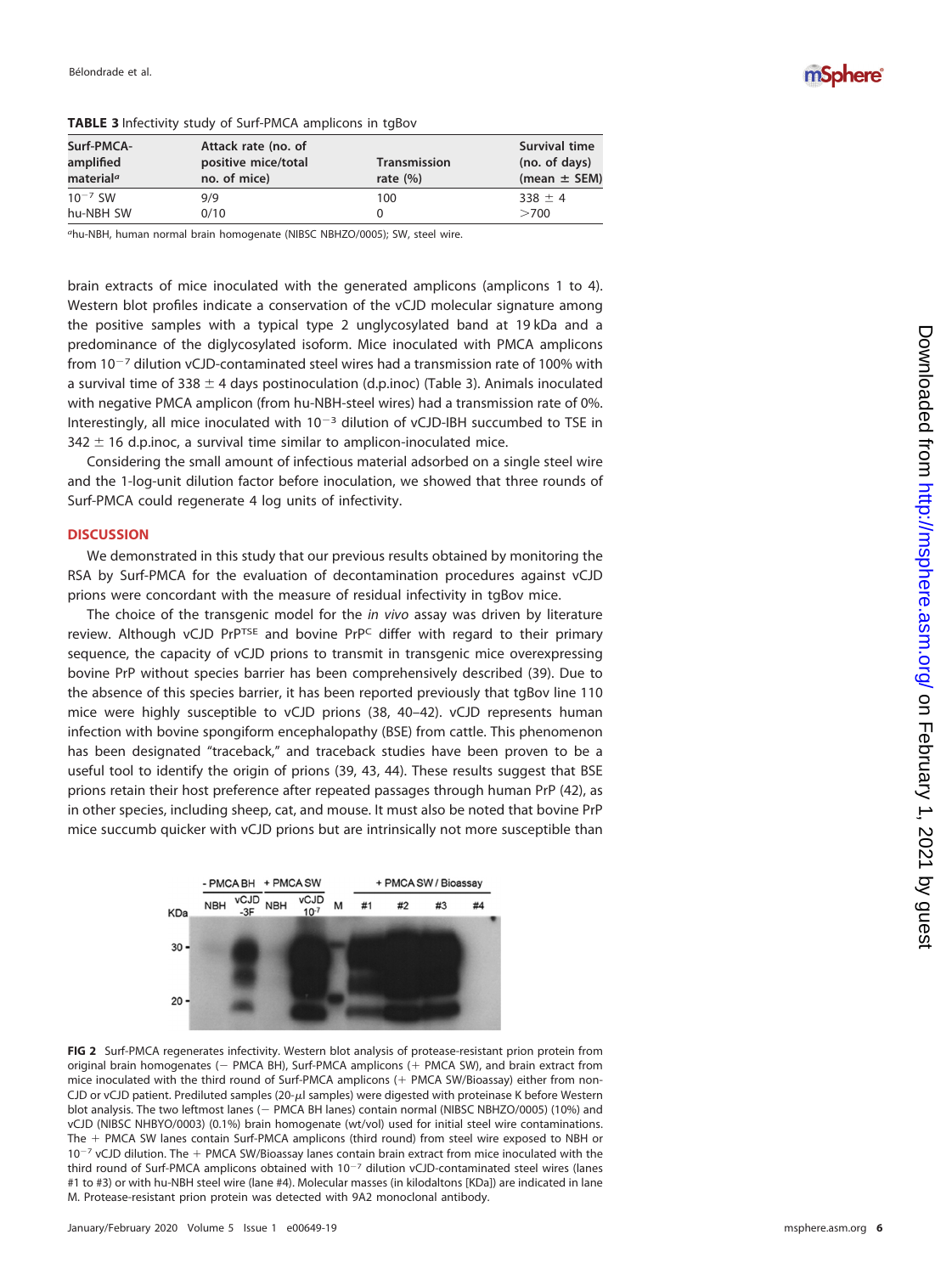tgHu line 650 mice to vCJD prions [\(45\)](#page-10-4). Although homogenate substrate used for Surf-PMCA originated from tgHu mice (overexpressing 6 times the physiological level of human PrP) [\(46\)](#page-10-5), survival time bioassays based on this transgenic line are limited by the long incubation period of vCJD (exceeding 500 d.p.inoc when undiluted) [\(45\)](#page-10-4). tgBov mice (overexpressing 6 times the physiological level of bovine PrP) [\(47\)](#page-10-6) were previously used and showed a good dynamic range with one animal dying with up to a 10<sup>-6</sup> dilution of a vCJD brain homogenate in 500 d.p.inoc [\(38\)](#page-9-28). Our results are concordant with these data, as  $10^{-2}$  and  $10^{-3}$  dilution vCJD-contaminated steel wires implanted in tgHu mice gave an attack rate of 100%; however, the incubation time exceeded 700 d.p.imp—almost the life span of the animals—which precludes their use to monitor a reduction factor. On the other hand, tgBov mice showed a better dynamic range with one animal dying after exposure with a  $10^{-5}$  dilution vCJD-contaminated steel wires. Surprisingly, whereas attack rates and incubation times obtained with the 10<sup>-3</sup> vCJD dilution indicated an expected lower infectivity of steel wire-bound prions than with the diluted prions, very similar results were obtained at the 10<sup>-5</sup> dilution limit for the two groups (wires or dilution). One explanation could be that in the case of very low quantity of prions, the process used for wire contamination with IBH (one single wire per well and air drying overnight) may have potentiated vCJD transmission. A second hypothesis would rely on the longer total brain local exposure of mice with wires that remain in the brain for a long time, in contrast to injected brain homogenates that circulate immediately. Despite the relevance of the tgBov model as a vCJD bioassay, the limited dynamic of steel wire endpoint titration (50% attack rate for animals implanted with  $10^{-4}$  dilution vCJD-contaminated steel wires) and its nonlinear decrease did not allow the calculation of an accurate 50% endpoint titer. Furthermore, although there were initially 10 mice per implantation condition, some animals were lost, which limited statistical significance. However, compared with the 263K hamster model, in which the dilution limit is  $10^{-6}$  diluted contaminated steel wires (22% transmission rate) [\(19\)](#page-9-13), the  $10^{-5}$  dilution limit we obtained with tgBov inoculated with vCJD prions is only 1 log unit less sensitive and allows the comparison of the residual infectivity with the RSA measured by Surf-PMCA. Therefore, when vCJD-contaminated steel wires were treated by either standard or commercial treatments, the tgBov model was sensitive enough for results to be interpreted. Fully effective standard treatments showed no transmission of vCJD in the tgBov mice model. Except for sodium hypochlorite at 2,000 ppm, the other partially effective treatments led to few animals developing TSE. As inferred from the Surf-PMCA results, out of six commercial treatments, four poorly decreased the infectious load adsorbed on steel wires, with treatment A seeming to shorten the survival time compared with the water-only control. Despite PMCA being demonstrated as more sensitive than bioassays by several log units of magnitude for the detection of prions [\(34](#page-9-31) , [35](#page-9-32) , [48](#page-10-7) , [49\)](#page-10-8), and that, to our knowledge, this is the first time the steel wire assay has been used with vCJD prions, we showed a high concordance between the Surf-PMCA results and the use of steel wires as vCJD carrier in transgenic mice.

We demonstrated using Surf-PMCA and tgBov infectivity studies that some of the commercial chemicals tested were not fully effective for decontaminating vCJD prions on surfaces. However, all these treatments were approved regarding their efficacy on the 263K prion strain. Our results confirm the inaccuracy of 263K prions regarding the validation of decontamination procedures used in health care facilities for the inactivation of vCJD prions. Nevertheless, our results regarding the effectiveness of vCJD prion decontamination by marketed reagents should be mitigated owing to the specific experimental set up whereby wires were air dried after contamination. Although all reagents evaluated in this study were previously validated using similar prion-dried conditions (using 263K prion-contaminated steel wires in hamsters), it is important to note that in health care facilities, it is recommended that MDs are kept continuously moist before prion decontamination. Whether vCJD-bound prions would behave differently if steel wires are kept moist after contamination remains to be established. Our Surf-PMCA method should be able to provide complementary data to help manufac-

## **mSphere**®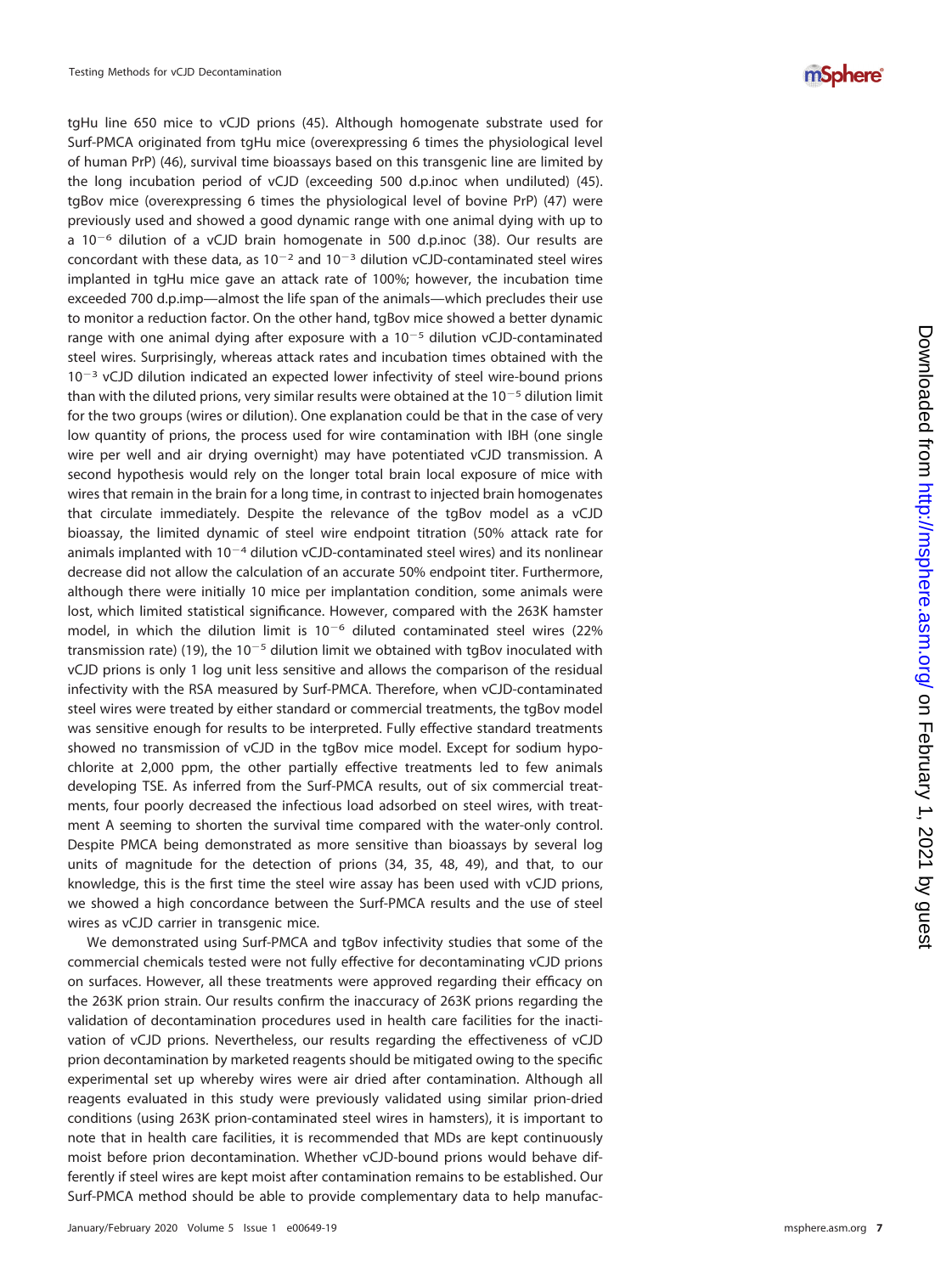turers of products to evaluate and improve their effectiveness in more real conditions. In addition, although TSE agents have notable extreme resistance to most decontamination processes, iatrogenic transmission of CJD via neurosurgical instruments has been reported in only four cases worldwide, and two cases have occurred because of contaminated stereotactic electroencephalography (EEG) depth electrodes in Switzerland [\(12\)](#page-9-6). No new cases of iatrogenic transmission of CJD have been reported for several decades, underlining the poor transmission efficiency and the probable effectiveness of risk management procedures currently in place in health care facilities.

Recently, vCJD diagnosis has been possible in plasma samples from clinical and preclinical patients using the PMCA amplification technique ( [7\)](#page-9-2) and in cerebrospinal fluid samples from clinical vCJD patients, including the first heterozygous methionine/ valine patient [\(29\)](#page-9-21), who might be the first case of a feared second wave of vCJD cases [\(50,](#page-10-9) [51\)](#page-10-10). The capacity of PMCA to regenerate infectivity has already been demonstrated on nonhuman prions such as with scrapie prions, for which Moudjou et al. showed that infectivity of a  $10^{-9}$  dilution of infected brain amplified by one round of PMCA was similar to that of the initial brain [\(34\)](#page-9-31). Although sometimes debated [\(52](#page-10-11) , [53\)](#page-10-12), the infectivity of vCJD PMCA amplicons, as well as the capacities of PMCA amplicons to faithfully maintain the pathological features of the original inoculum, led us to challenge tgBov mice with PMCA amplicons obtained from  $10^{-7}$  vCJD-contaminated steel wires. By comparing the results with those obtained with a 10<sup>-3</sup> vCJD-IBH dilution, we observed an equivalent survival time, demonstrating the ability of PMCA to regenerate at least 4 log units of vCJD infectivity. We also obtained a similar profile on Western blots for the PrPTSE present in the mouse brains. Altogether, these results confirmed that an RSA detected by the Surf-PMCA assay can be linked to residual infectivity in mice.

To extend the use of Surf-PMCA for the evaluation of prion decontamination treatments, it could be of interest to adapt it to other human prions, in particular sporadic CJD prions which represent 85% of TSE cases. Considering the differences of the biochemical properties of PrPTSE among the different sporadic CJD (sCJD) subtypes, such as solubility in detergents, heat stability, or sensitivity to protease digestion [\(54](#page-10-13)[–](#page-10-14)[56\)](#page-10-15), the behavior of non-vCJD human prions should be considered with regard to decontamination procedures. Similarly, other protein misfolding diseases such as Alzheimer's and Parkinson diseases should also be considered on a precautionary basis in the development of decontamination procedures adapted to MDs [\(57\)](#page-10-16). Adaptation and automation of Surf-PMCA would be of significant interest for a rapid and low-cost evaluation of new decontamination processes regarding misfolding diseases.

#### **MATERIALS AND METHODS**

**Infectious material.** vCJD infectious brain homogenate (vCJD-IBH) and human normal brain homogenate (hu-NBH) were provided by the UK National Institute for Biologicals and Standards (CJD resource center at [https://www.nibsc.org/\)](https://www.nibsc.org/) as 10% (wt/vol) homogenates in 0.25 mol/liter sucrose (reference WHO NHBYO/0003 and NBHZO/0005).

**Preparation and contamination of stainless steel wires.** Stainless steel wires (catalog no. FE245102; Goodfellow, England) (diameter, 0.15 mm) were prepared as previously described [\(32\)](#page-9-24). Briefly, batches of wires were cut into 3-mm pieces and contaminated in 96-well plates (one wire per well) with serial dilutions of vCJD-IBH (10<sup>-1</sup> to 10<sup>-8</sup>) in order to evaluate bioassay sensitivity [\(Table 1\)](#page-2-0). After air drying, wires were rinsed with phosphate-buffered saline (PBS) and individually stored at – 80°C prior to implantation in animals.

For decontamination evaluation or negative controls, wires were incubated in 10% vCJD-IBH or 10% hu-NBH, respectively. After air drying, wires were individually stored at – 80°C prior being processed.

**Processing of stainless steel wires.** Before processing, 96-well plates containing contaminated wires were dried at room temperature. Wires were then exposed to the different formulations or procedures for prion disinfection listed in [Table 2](#page-3-0) and Table S1 in the supplemental material as previously described [\(32\)](#page-9-24). Briefly, test wires were incubated in 200  $\mu$ l of the different treatment solutions and handled according to the manufacturer's instructions. For steam sterilization, wires were placed in a ceramic plate. After treatment, wires were individually stored at – 80°C prior to implantation in animals.

**Surf-PMCA.** Surf-PMCA was performed as previously described [\(32\)](#page-9-24). Briefly, wires contaminated with 10<sup>-7</sup> dilution of vCJD-IBH or the negative PMCA control, hu-NBH, were serially amplified using normal brain homogenate (NBH) from humanized transgenic mice (M129 allele, tg650 line) as the substrate for PMCA. One PMCA round was composed of 80 cycles of 20 s of sonication at 220 to 240 W power followed by 29 min 40 s of incubation at 37°C in a Q700 microplate horn sonicator (Qsonica). Ten microliters of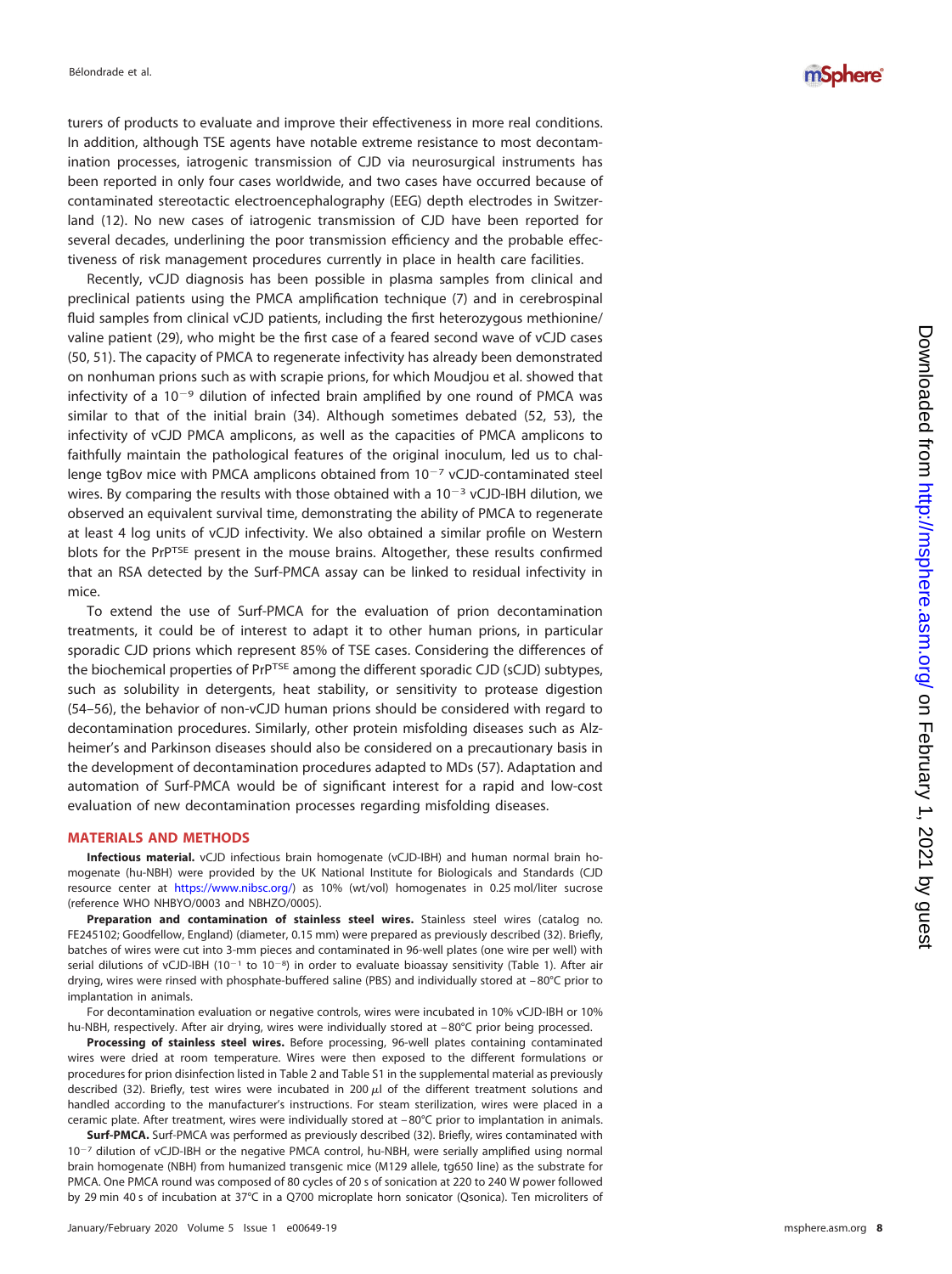amplified product was mixed with 90  $\mu$ l of fresh NBH and subjected to an additional PMCA round of 80 cycles. Three rounds of Surf-PMCA were performed in this study.

**Animal transmission studies.** These animal experiments, performed in biosafety level 3 laboratories, were authorized by the Institut National de la Recherche Agronomique (INRA) ethics committee (approval number 12-034).

Female transgenic mice overexpressing 6 times the physiological level of bovine PrP (tg110 line [tgBov]) [\(47\)](#page-10-6) were intracerebrally inoculated with one steel wire prepared as described above. Mice were anesthetized intraperitoneally with a mixture of ketamine and xylazine before being implanted. Local anesthesia with lidocaine was applied, and the mice were kept on a heating mat at 37°C until waking.

Different groups of 10 mice distributed in two cages [\(Tables 1](#page-2-0) and [2\)](#page-3-0) were inoculated as follows. Negative controls were represented by wires incubated in hu-NBH or uncoated/unprocessed wires, positive controls were intracerebrally inoculated with 20  $\mu$ l of 10<sup>-3</sup> and 10<sup>-5</sup> dilutions of vCJD-IBH (used for steel wire contamination). Endpoint titration was determined with wires contaminated with serial dilutions of vCJD-IBH from  $10^{-1}$  to  $10^{-8}$ , and decontamination procedures were assessed using wires contaminated with  $10^{-1}$  vCJD-IBH and processed according to the different procedures.

Furthermore, in order to compare the sensitivity of humanized mice, which overexpress by 6 times the physiological level of Met129 human PrP [tg650 line (tgHu)] [\(46\)](#page-10-5), with the tgBov model,  $10^{-2}$  and  $10^{-3}$  vCJD- contaminated wires were also intracerebrally implanted in two groups of 6 to 12 mice.

Finally, we compared the infectivity of a PMCA amplicon obtained after three Surf-PMCA rounds of a 10<sup>-7</sup>-contaminated wire with nonamplified vCJD-IBH by intracerebrally inoculating 20  $\mu$ l of the amplicon diluted 10 times in PBS in tgBov mice. A negative PMCA amplicon obtained after three Surf-PMCA rounds of a wire coated with hu-NBH was inoculated in parallel.

Mice were monitored daily for clinical sign of TSE. Animals at the terminal stage of the disease or with intercurrent pathology or after asymptomatic survival for an observation period of  $>$ 700 days postimplantation (d.p.imp) or postinoculation (d.p.inoc) were euthanized by cervical elongation or lethal injection of pentobarbital. Survival times and attack rates for the development of terminal TSE were monitored, and diagnosis of TSE was confirmed by detection of PrPTSE in brains by Western blotting using biotinylated Sha31 antibody [\(58\)](#page-10-17).

**Proteinase K digestion and SDS-PAGE/immunoblotting.** A volume of 20  $\mu$ l of each sample, prediluted or not, was incubated at 45°C with proteinase K (200  $\mu$ g/ml) for 1 h before denaturation at 100°C in sodium dodecyl sulfate-polyacrylamide gel electrophoresis (SDS-PAGE) sample buffer. Samples were run on 12% NUPAGE gels and electrotransferred onto polyvinylidene difluoride (PVDF) membranes. Western blots (using the SNAP ID system [Millipore]) were performed using 9A2 anti-PrP monoclonal antibodies (Wageningen, Netherlands), and an anti-mouse IgG peroxidase-linked secondary antibody (GE Healthcare, UK) linked to a chemiluminescent reaction (ECL blotting detection reagent, GE Healthcare Life Sciences, Amersham, France). For the confirmation of TSE diagnosis in mice, PrPTSE was detected following the protocol described previously using Sha31 antibody.

### **SUPPLEMENTAL MATERIAL**

Supplemental material is available online only. **TABLE S1**, PDF file, 0.01 MB.

#### **ACKNOWLEDGMENTS**

We thank Phil Minor (NIBSC, UK) for providing us with human samples, Sylvie Parer (CHU Montpellier, France) for the marketed reagents, Maria-Teresa Alvarez and Jacques-Damien Arnaud for helpful assistance in the L3 facility (ECE-CECEMA-UM) of the University of Montpellier (France), and the staff from the IERP unit at INRA Jouy-en-Josas for animal care.

This work was supported by the Agence Nationale de Sécurité du Médicament et des Produits de Santé (ANSM) (Prion MD Secure project).

The funder had no role in study design, data collection and interpretation, or the decision to submit the work for publication.

M.B., S.N., and D.B. designed the study. M.B., S.N., C.J.-D., L.B.-O., C.M., F.R., L.H., and V.B. performed the experiments. M.B., S.N., C.J.-D., V.B., and D.B. analyzed the data with contributions from J.M.T., C.F.-W., and S.L. M.B., S.N., and D.B. drafted the article with contributions from V.B., S.L., and C.F.-W. All authors approved the submitted version.

#### <span id="page-8-0"></span>**REFERENCES**

- <span id="page-8-1"></span>1. Collinge J. 2001. Prion diseases of humans and animals: their causes and molecular basis. Annu Rev Neurosci 24:519 –550. [https://doi.org/10](https://doi.org/10.1146/annurev.neuro.24.1.519) [.1146/annurev.neuro.24.1.519.](https://doi.org/10.1146/annurev.neuro.24.1.519)
- 2. Prusiner SB. 1982. Novel proteinaceous infectious particles cause scrapie. Science 216:136 –144. [https://doi.org/10.1126/science.6801762.](https://doi.org/10.1126/science.6801762)
- <span id="page-8-3"></span><span id="page-8-2"></span>3. Prusiner SB. 1998. Prions. Proc Natl Acad Sci U S A 95:13363-13383. [https://doi.org/10.1073/pnas.95.23.13363.](https://doi.org/10.1073/pnas.95.23.13363)
- 4. Glatzel M, Abela E, Maissen M, Aguzzi A. 2003. Extraneural pathologic prion protein in sporadic Creutzfeldt-Jakob disease. N Engl J Med 349: 1812–1820. [https://doi.org/10.1056/NEJMoa030351.](https://doi.org/10.1056/NEJMoa030351)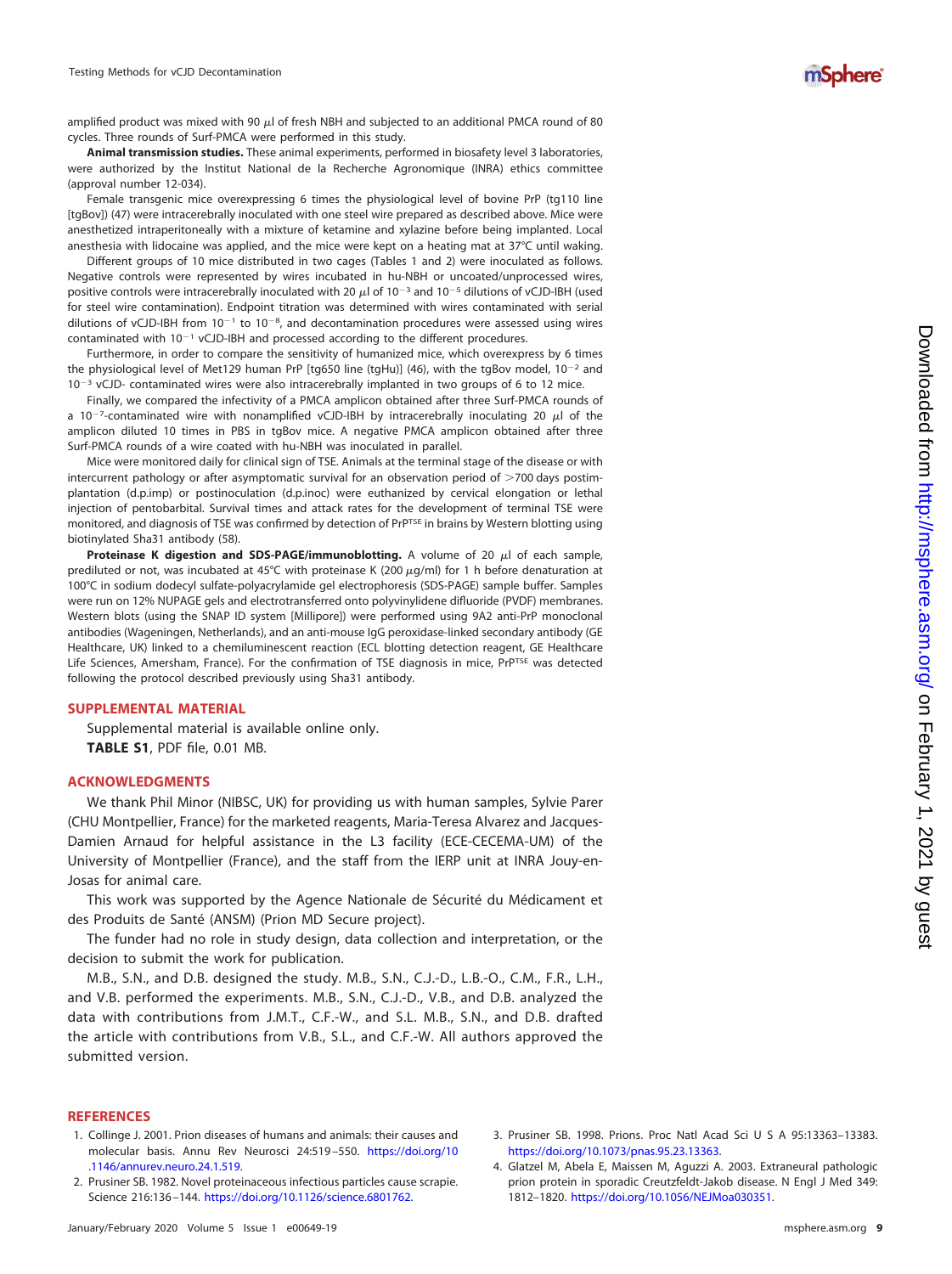

- <span id="page-9-0"></span>5. Takatsuki H, Fuse T, Nakagaki T, Mori T, Mihara B, Takao M, Iwasaki Y, Yoshida M, Murayama S, Atarashi R, Nishida N, Satoh K. 2016. Prionseeding activity is widely distributed in tissues of sporadic Creutzfeldt-Jakob disease patients. EBioMedicine 12:150 –155. [https://doi.org/10](https://doi.org/10.1016/j.ebiom.2016.08.033) [.1016/j.ebiom.2016.08.033.](https://doi.org/10.1016/j.ebiom.2016.08.033)
- <span id="page-9-1"></span>6. Wadsworth JD, Joiner S, Hill AF, Campbell TA, Desbruslais M, Luthert PJ, Collinge J. 2001. Tissue distribution of protease resistant prion protein in variant Creutzfeldt-Jakob disease using a highly sensitive immunoblotting assay. Lancet 358:171–180. [https://doi.org/10.1016/s0140-6736\(01\)05403-4.](https://doi.org/10.1016/s0140-6736(01)05403-4)
- <span id="page-9-2"></span>7. Bougard D, Brandel J-P, Bélondrade M, Béringue V, Segarra C, Fleury H, Laplanche J-L, Mayran C, Nicot S, Green A, Welaratne A, Narbey D, Fournier-Wirth C, Knight R, Will R, Tiberghien P, Haïk S, Coste J. 2016. Detection of prions in the plasma of presymptomatic and symptomatic patients with variant Creutzfeldt-Jakob disease. Sci Transl Med 8:370ra182. [https://doi](https://doi.org/10.1126/scitranslmed.aag1257) [.org/10.1126/scitranslmed.aag1257.](https://doi.org/10.1126/scitranslmed.aag1257)
- 8. Concha-Marambio L, Pritzkow S, Moda F, Tagliavini F, Ironside JW, Schulz PE, Soto C. 2016. Detection of prions in blood from patients with variant Creutzfeldt-Jakob disease. Sci Transl Med 8:370ra183. [https://doi.org/10](https://doi.org/10.1126/scitranslmed.aaf6188) [.1126/scitranslmed.aaf6188.](https://doi.org/10.1126/scitranslmed.aaf6188)
- <span id="page-9-3"></span>9. Orru CD, Soldau K, Cordano C, Llibre-Guerra J, Green AJ, Sanchez H, Groveman BR, Edland SD, Safar JG, Lin JH, Caughey B, Geschwind MD, Sigurdson CJ. 2018. Prion seeds distribute throughout the eyes of sporadic Creutzfeldt-Jakob disease patients. mBio 9:e02095-18. [https://doi](https://doi.org/10.1128/mBio.02095-18) [.org/10.1128/mBio.02095-18.](https://doi.org/10.1128/mBio.02095-18)
- <span id="page-9-4"></span>10. Orru CD, Yuan J, Appleby BS, Li B, Li Y, Winner D, Wang Z, Zhan YA, Rodgers M, Rarick J, Wyza RE, Joshi T, Wang GX, Cohen ML, Zhang S, Groveman BR, Petersen RB, Ironside JW, Quinones-Mateu ME, Safar JG, Kong Q, Caughey B, Zou WQ. 2017. Prion seeding activity and infectivity in skin samples from patients with sporadic Creutzfeldt-Jakob disease. Sci Transl Med 9:eaam7785. [https://doi.org/10.1126/scitranslmed.aam7785.](https://doi.org/10.1126/scitranslmed.aam7785)
- <span id="page-9-5"></span>11. Bonda DJ, Manjila S, Mehndiratta P, Khan F, Miller BR, Onwuzulike K, Puoti G, Cohen ML, Schonberger LB, Cali I. 2016. Human prion diseases: surgical lessons learned from iatrogenic prion transmission. Neurosurg Focus 41:E10. [https://doi.org/10.3171/2016.5.FOCUS15126.](https://doi.org/10.3171/2016.5.FOCUS15126)
- <span id="page-9-6"></span>12. Brown P, Brandel JP, Sato T, Nakamura Y, MacKenzie J, Will RG, Ladogana A, Pocchiari M, Leschek EW, Schonberger LB. 2012. Iatrogenic Creutzfeldt-Jakob disease, final assessment. Emerg Infect Dis 18:901–907. [https://doi](https://doi.org/10.3201/eid1806.120116) [.org/10.3201/eid1806.120116.](https://doi.org/10.3201/eid1806.120116)
- <span id="page-9-7"></span>13. Taylor DM, Fernie K. 1996. Exposure to autoclaving or sodium hydroxide extends the dose-response curve of the 263K strain of scrapie agent in hamsters. J Gen Virol 77:811– 813. [https://doi.org/10.1099/0022-1317-77](https://doi.org/10.1099/0022-1317-77-4-811) [-4-811.](https://doi.org/10.1099/0022-1317-77-4-811)
- <span id="page-9-9"></span><span id="page-9-8"></span>14. Taylor DM, McConnell I. 1988. Autoclaving does not decontaminate formolfixed scrapie tissues. Lancet 1:1463–1464. [https://doi.org/10.1016/S0140](https://doi.org/10.1016/S0140-6736(88)92276-3) [-6736\(88\)92276-3.](https://doi.org/10.1016/S0140-6736(88)92276-3)
- 15. Flechsig E, Hegyi I, Enari M, Schwarz P, Collinge J, Weissmann C. 2001. Transmission of scrapie by steel-surface-bound prions. Mol Med 7:679 – 684. [https://doi.org/10.1007/BF03401958.](https://doi.org/10.1007/BF03401958)
- <span id="page-9-10"></span>16. Zobeley E, Flechsig E, Cozzio A, Enari M, Weissmann C. 1999. Infectivity of scrapie prions bound to a stainless steel surface. Mol Med 5:240 –243. [https://doi.org/10.1007/BF03402121.](https://doi.org/10.1007/BF03402121)
- <span id="page-9-12"></span><span id="page-9-11"></span>17. World Health Organization. 1999. WHO infection control guidelines for transmissible spongiform encephalopathies. World Health Organization, Geneva, Switzerland.
- <span id="page-9-13"></span>18. World Health Organization. 2006. WHO guidelines on tissue infectivity distribution in transmissible spongiform encephalopathies. World Health Organization, Geneva, Switzerland.
- 19. Fichet G, Comoy E, Duval C, Antloga K, Dehen C, Charbonnier A, Mc-Donnell G, Brown P, Lasmezas CI, Deslys JP. 2004. Novel methods for disinfection of prion-contaminated medical devices. Lancet 364: 521–526. [https://doi.org/10.1016/S0140-6736\(04\)16810-4.](https://doi.org/10.1016/S0140-6736(04)16810-4)
- 20. Jackson GS, McKintosh E, Flechsig E, Prodromidou K, Hirsch P, Linehan J, Brandner S, Clarke AR, Weissmann C, Collinge J. 2005. An enzymedetergent method for effective prion decontamination of surgical steel. J Gen Virol 86:869 – 878. [https://doi.org/10.1099/vir.0.80484-0.](https://doi.org/10.1099/vir.0.80484-0)
- 21. Lehmann S, Pastore M, Rogez-Kreuz C, Richard M, Belondrade M, Rauwel G, Durand F, Yousfi R, Criquelion J, Clayette P, Perret-Liaudet A. 2009. New hospital disinfection processes for both conventional and prion infectious agents compatible with thermosensitive medical equipment. J Hosp Infect 72:342–350. [https://doi.org/10.1016/j.jhin.2009.03.024.](https://doi.org/10.1016/j.jhin.2009.03.024)
- <span id="page-9-17"></span>22. Peretz D, Supattapone S, Giles K, Vergara J, Freyman Y, Lessard P, Safar JG, Glidden DV, McCulloch C, Nguyen HO, Scott M, Dearmond SJ, Prusiner SB. 2006. Inactivation of prions by acidic sodium dodecyl sulfate. J Virol 80: 322–331. [https://doi.org/10.1128/JVI.80.1.322-331.2006.](https://doi.org/10.1128/JVI.80.1.322-331.2006)
- <span id="page-9-14"></span>23. Rogez-Kreuz C, Yousfi R, Soufflet C, Quadrio I, Yan ZX, Huyot V, Aubenque C, Destrez P, Roth K, Roberts C, Favero M, Clayette P. 2009. Inactivation of animal and human prions by hydrogen peroxide gas plasma sterilization. Infect Control Hosp Epidemiol 30:769 –777. [https://](https://doi.org/10.1086/598342) [doi.org/10.1086/598342.](https://doi.org/10.1086/598342)
- <span id="page-9-15"></span>24. Yan ZX, Stitz L, Heeg P, Pfaff E, Roth K. 2004. Infectivity of prion protein bound to stainless steel wires: a model for testing decontamination procedures for transmissible spongiform encephalopathies. Infect Control Hosp Epidemiol 25:280 –283. [https://doi.org/10.1086/502392.](https://doi.org/10.1086/502392)
- <span id="page-9-16"></span>25. Fichet G, Comoy E, Dehen C, Challier L, Antloga K, Deslys JP, McDonnell G. 2007. Investigations of a prion infectivity assay to evaluate methods of decontamination. J Microbiol Methods 70:511–518. [https://doi.org/10](https://doi.org/10.1016/j.mimet.2007.06.005) [.1016/j.mimet.2007.06.005.](https://doi.org/10.1016/j.mimet.2007.06.005)
- <span id="page-9-18"></span>26. Giles K, Glidden DV, Beckwith R, Seoanes R, Peretz D, DeArmond SJ, Prusiner SB. 2008. Resistance of bovine spongiform encephalopathy (BSE) prions to inactivation. PLoS Pathog 4:e1000206. [https://doi.org/10](https://doi.org/10.1371/journal.ppat.1000206) [.1371/journal.ppat.1000206.](https://doi.org/10.1371/journal.ppat.1000206)
- <span id="page-9-19"></span>27. Atarashi R, Wilham JM, Christensen L, Hughson AG, Moore RA, Johnson LM, Onwubiko HA, Priola SA, Caughey B. 2008. Simplified ultrasensitive prion detection by recombinant PrP conversion with shaking. Nat Methods 5:211–212. [https://doi.org/10.1038/nmeth0308-211.](https://doi.org/10.1038/nmeth0308-211)
- <span id="page-9-20"></span>28. Saborio GP, Permanne B, Soto C. 2001. Sensitive detection of pathological prion protein by cyclic amplification of protein misfolding. Nature 411:810 – 813. [https://doi.org/10.1038/35081095.](https://doi.org/10.1038/35081095)
- <span id="page-9-21"></span>29. Bougard D, Belondrade M, Mayran C, Bruyere-Ostells L, Lehmann S, Fournier-Wirth C, Knight RS, Will RG, Green A. 2018. Diagnosis of methionine/valine variant Creutzfeldt-Jakob disease by protein misfolding cyclic amplification. Emerg Infect Dis 24:1364 –1366. [https://doi.org/](https://doi.org/10.3201/eid2407.172105) [10.3201/eid2407.172105.](https://doi.org/10.3201/eid2407.172105)
- <span id="page-9-22"></span>30. Franceschini A, Baiardi S, Hughson AG, McKenzie N, Moda F, Rossi M, Capellari S, Green A, Giaccone G, Caughey B, Parchi P. 2017. High diagnostic value of second generation CSF RT-QuIC across the wide spectrum of CJD prions. Sci Rep 7:10655. [https://doi.org/10.1038/s41598](https://doi.org/10.1038/s41598-017-10922-w) [-017-10922-w.](https://doi.org/10.1038/s41598-017-10922-w)
- <span id="page-9-23"></span>31. Moda F, Gambetti P, Notari S, Concha-Marambio L, Catania M, Park KW, Maderna E, Suardi S, Haik S, Brandel JP, Ironside J, Knight R, Tagliavini F, Soto C. 2014. Prions in the urine of patients with variant Creutzfeldt-Jakob disease. N Engl J Med 371:530 –539. [https://doi.org/10.1056/](https://doi.org/10.1056/NEJMoa1404401) [NEJMoa1404401.](https://doi.org/10.1056/NEJMoa1404401)
- <span id="page-9-24"></span>32. Belondrade M, Nicot S, Beringue V, Coste J, Lehmann S, Bougard D. 2016. Rapid and highly sensitive detection of variant Creutzfeldt-Jakob disease abnormal prion protein on steel surfaces by protein misfolding cyclic amplification: application to prion decontamination studies. PLoS One 11:e0146833. [https://doi.org/10.1371/journal.pone.0146833.](https://doi.org/10.1371/journal.pone.0146833)
- <span id="page-9-25"></span>33. Castilla J, Morales R, Saa P, Barria M, Gambetti P, Soto C. 2008. Cell-free propagation of prion strains. EMBO J 27:2557–2566. [https://doi.org/10](https://doi.org/10.1038/emboj.2008.181) [.1038/emboj.2008.181.](https://doi.org/10.1038/emboj.2008.181)
- <span id="page-9-31"></span>34. Moudjou M, Sibille P, Fichet G, Reine F, Chapuis J, Herzog L, Jaumain E, Laferriere F, Richard CA, Laude H, Andreoletti O, Rezaei H, Beringue V. 2013. Highly infectious prions generated by a single round of microplate-based protein misfolding cyclic amplification. mBio 5:e00829-13. [https://doi.org/](https://doi.org/10.1128/mBio.00829-13) [10.1128/mBio.00829-13.](https://doi.org/10.1128/mBio.00829-13)
- <span id="page-9-32"></span><span id="page-9-26"></span>35. Saa P, Castilla J, Soto C. 2006. Ultra-efficient replication of infectious prions by automated protein misfolding cyclic amplification. J Biol Chem 281:35245–35252. [https://doi.org/10.1074/jbc.M603964200.](https://doi.org/10.1074/jbc.M603964200)
- <span id="page-9-27"></span>36. Shikiya RA, Bartz JC. 2011. In vitro generation of high-titer prions. J Virol 85:13439 –13442. [https://doi.org/10.1128/JVI.06134-11.](https://doi.org/10.1128/JVI.06134-11)
- 37. Weber P, Giese A, Piening N, Mitteregger G, Thomzig A, Beekes M, Kretzschmar HA. 2006. Cell-free formation of misfolded prion protein with authentic prion infectivity. Proc Natl Acad Sci U S A 103: 15818 –15823. [https://doi.org/10.1073/pnas.0605608103.](https://doi.org/10.1073/pnas.0605608103)
- <span id="page-9-28"></span>38. Douet JY, Zafar S, Perret-Liaudet A, Lacroux C, Lugan S, Aron N, Cassard H, Ponto C, Corbiere F, Torres JM, Zerr I, Andreoletti O. 2014. Detection of infectivity in blood of persons with variant and sporadic Creutzfeldt-Jakob disease. Emerg Infect Dis 20:114 –117. [https://doi.org/10.3201/](https://doi.org/10.3201/eid2001.130353) [eid2001.130353.](https://doi.org/10.3201/eid2001.130353)
- <span id="page-9-29"></span>39. Scott MR, Will R, Ironside J, Nguyen HO, Tremblay P, DeArmond SJ, Prusiner SB. 1999. Compelling transgenetic evidence for transmission of bovine spongiform encephalopathy prions to humans. Proc Natl Acad Sci U S A 96:15137–15142. [https://doi.org/10.1073/pnas.96.26.15137.](https://doi.org/10.1073/pnas.96.26.15137)
- <span id="page-9-30"></span>40. Torres JM, Espinosa JC, Aguilar-Calvo P, Herva ME, Relano-Gines A, Villa-Diaz A, Morales M, Parra B, Alamillo E, Brun A, Castilla J, Molina S, Hawkins SA, Andreoletti O. 2014. Elements modulating the prion species